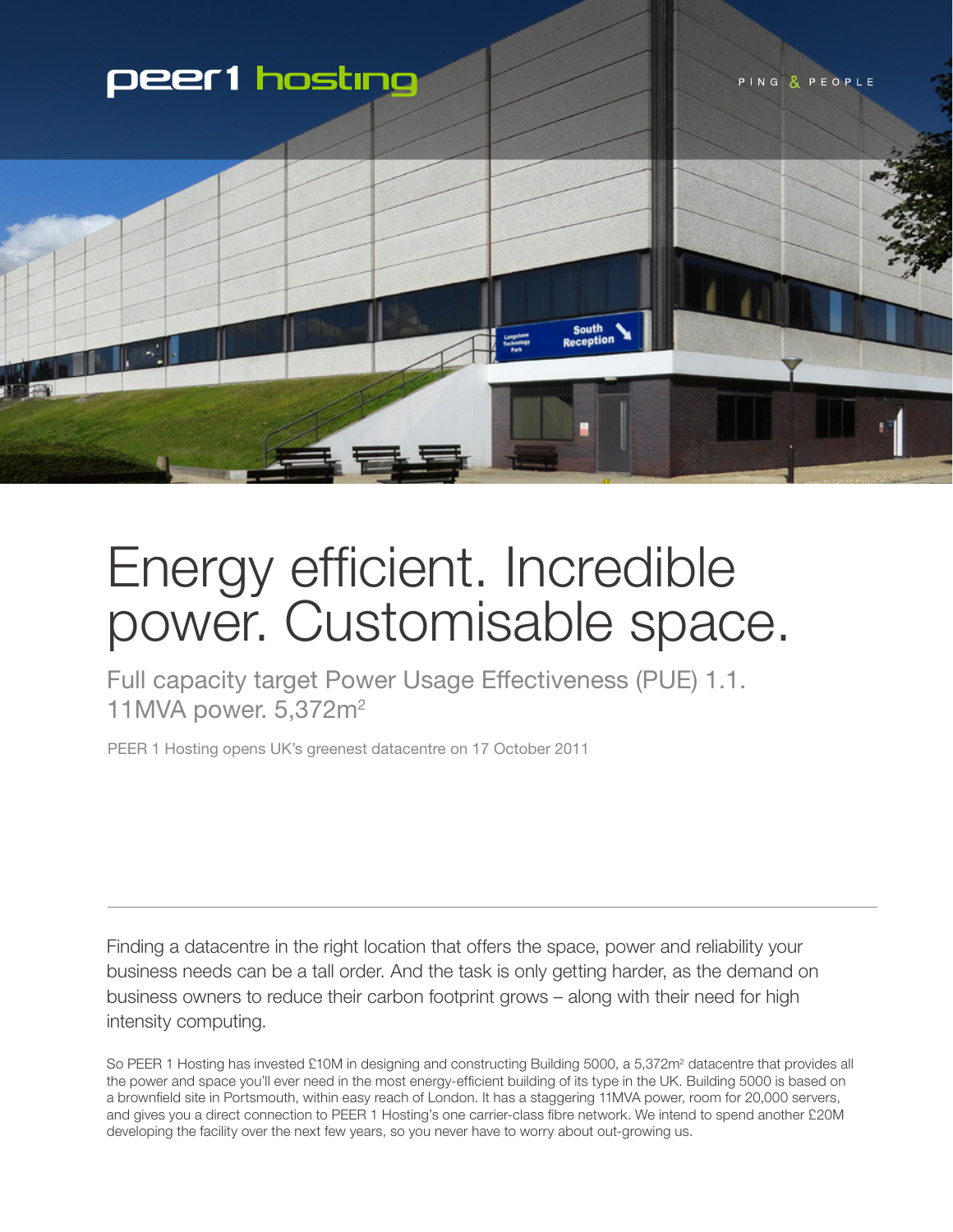# peer1 hosting

### **Benefits**

#### **Minimal energy consumption**

Building 5000 is the greenest datacentre in the UK and the first in the world to use the energy-efficient Excool cooling system, earning it a full capacity PUE of just 1.1. The system harnesses the natural cooling effect of air and water, using a super-efficient heat exchange system, low-energy fans and water atomisers. It consumes 95% less power than mechanical systems, accounting for just 4% of the building's total energy consumption. This means we can dedicate more energy (91%) to supporting our IT systems while still running an extremely low-energy building. Its use will significantly reduce your company's carbon consumption – an important consideration, as carbon allowance payments under the CRC Energy Efficiency Scheme become a reality.

#### **Power for intensive computing**

With 11MVA of available power, Building 5000 far exceeds the capacity of the average datacentre. We've designed it specifically for the demands of power-hungry, high-density hosting platforms - like blade servers and cluster servers. You can fit more processing power in less rack space with confidence.

# **Customisable space**

The centre is built using a modular 'pod' system, each with its own discrete electrical room. This gives you total flexibility in your use of space. We can easily fit out an entire pod to your exact specifications. Or you can opt for a private cage, or several racks, drawing down more space as you need it.

# **Intelligent pricing plans**

PEER 1 Hosting offers a choice of commercial models to suit differing business needs. If buying space in the traditional way doesn't give you enough flexibility, you can buy a power allocation for a flat per kW rate. And with racks ranging in power and cooling density from 2kW to 15kW, you can choose how to best use that allocation.

# **Easy to get to**

Portsmouth is ideally located for businesses right along the M3 corridor. And, thanks to the opening of the new Hindhead Tunnel on the A3(M), it's just an hour by car from London. Plus, there's plenty of customer parking and a customer lounge and work area. So it's great for colocation customers who need to upgrade or maintain their servers regularly.

### **Built-in redundancy**

Our datacentre in Fleet will remain open - offering 400m<sup>2</sup> of net technical space to our customers requiring high availability solutions deployed across two datacentres in the UK. This will allow our clients to take advantage of our global load-balanced solution for continuous uptime. Multiple datacentres also offer customers other advantages and can be part of a business continuity or disaster recovery strategy.

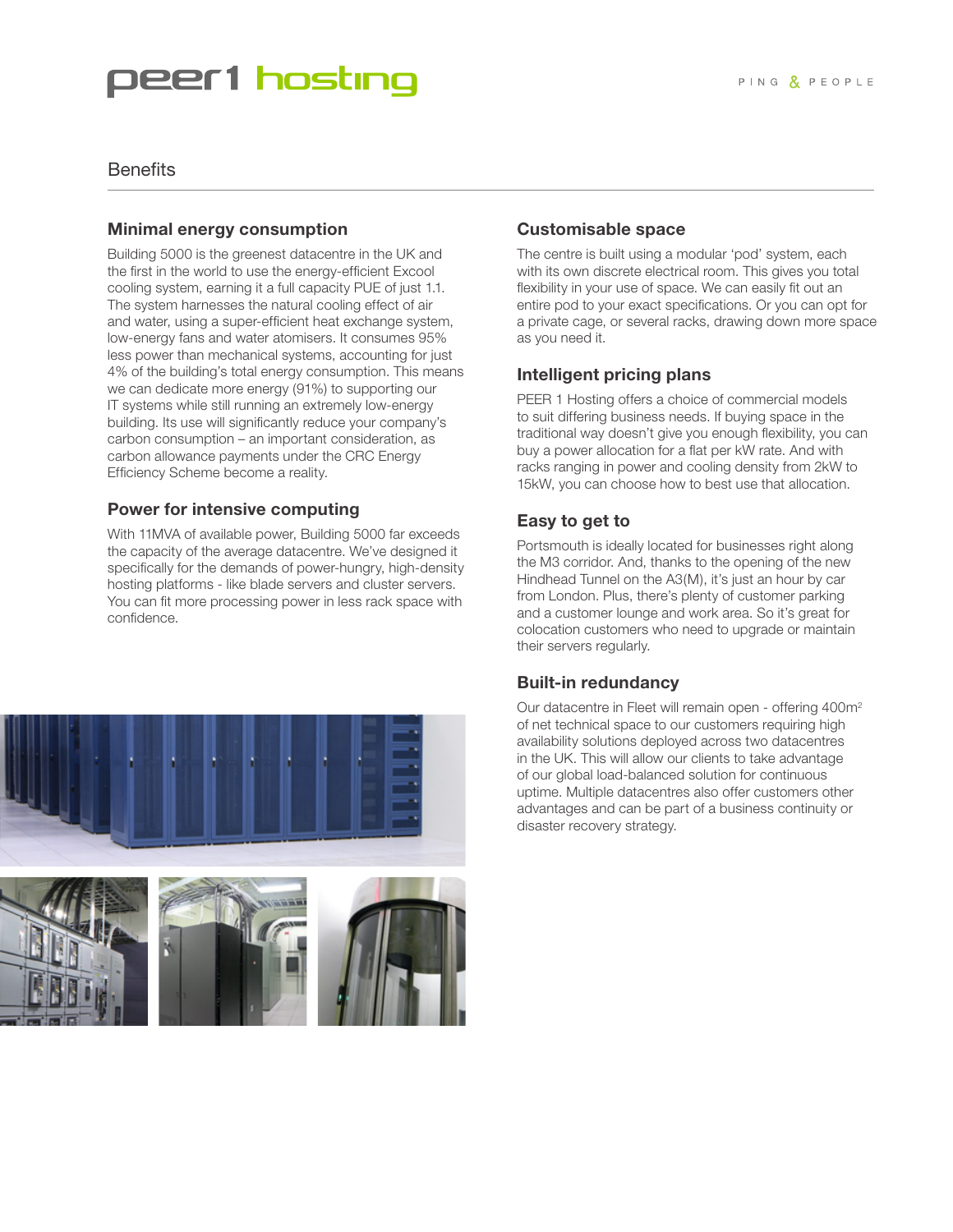

# Technical Specifications

#### **General building information**

- 5,372m2
- Constructed on a 16 hectare estate providing potential for future expansion
- Parking available on site

#### **Structure**

- Steel frame and metal deck roof
- Concrete cladding and glazing
- 900mm concrete core anti-static raised floor system, 567kg/tile in datacentre
- 11m slab-to-deck height
- Single story standalone structure

#### **Power**

- Main 11kV feeder capacity 10MW
- Secondary 11kV feeder provisions in place for future development
- Medium and high density power designed for 5-15+ kW per rack

#### **UPS**

- Current capacity, 3 x 500kVa UPSs (N+1)
- Future capacity, 20 x 500kVa UPSs (N+1)

#### **Generator**

- Current capacity,  $2 \times 2$ MW generators (N+1)
- Future capacity,  $6 \times 2$ MW generators  $(N+1)$
- Re-fueling agreement(s) in place
- 48 hours of fuel capacity available at full load

#### **Controlled Environment**

- Current capacity, 1,297kW (N+1)
- Future capacity, 9,313kW (N+1)
- Excool air economisers as primary cooling  $(N+1)$
- Secondary chilled water based cooling system on site
- "Free Cooling" heat exchangers in place
- Temperature and humidity in the datacentre space maintained to 2011 ASHRAE Thermal Guidelines temperature is maintained at 18 to 25ºC with 40-60% humidity

#### **Fire Detection & Suppression**

- Monitored analogue addressable fire detection system in all areas
- Photoelectric, ionisation and heat detection sensors
- Dry-pipe pre-action fire suppression
- Clean agent fire extinguishers deployed throughout the facility
- Active aspirating smoke detection system

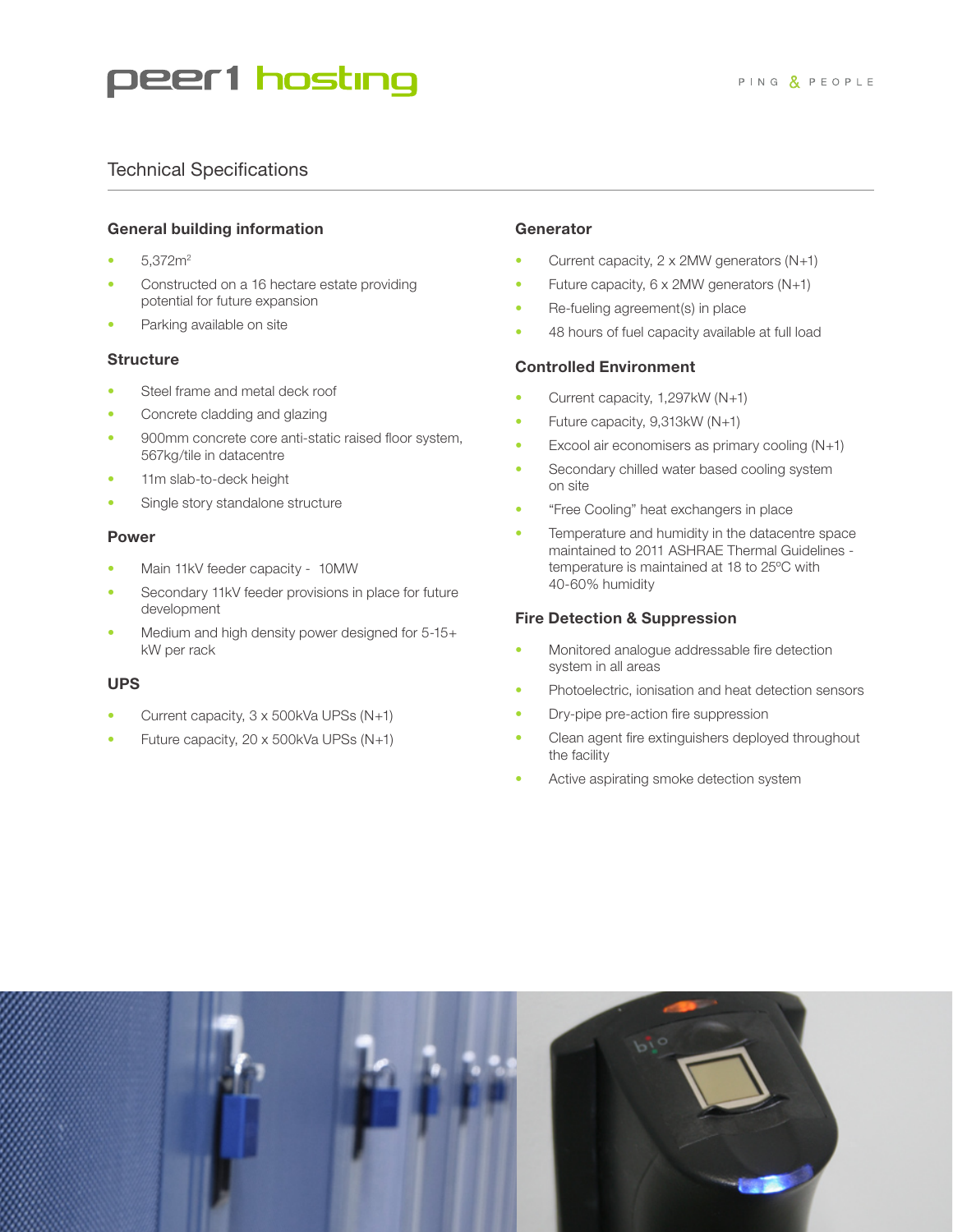# peer1 hosting

### Technical Specifications *continued from previous page*

#### **Telecommunications**

- Access to multiple communications providers
- Multiple access building entry points for diverse routing
- Roof space for communication needs
- 24/7 access to wholly-owned NOC to troubleshoot network issues – no reliance on third parties
- Redundant diverse 10Gbps routes to London and connection into PEER 1 Hosting network

#### **Network**

- Complete Juniper solution with carrier-grade MX routers at the distribution – high packet processing capability, huge ACL and rate limiting, QOS/COS capability, IPv6 and MPLS, scaleable
- Fully redundant switching architecture for true Non Stop Routing (NSR) and In Service Software Upgrade (ISSU)
- Uses Virtual Router Redundancy Protocol (VRRP) for interoperability with other routing vendors
- Juniper EX series switches with Virtual Chassis design – simplified network design, scalability, reliance and redundancy, robust power supply, massive capacity, auto reconfiguration, on board automation, facility to tier up without recabling

#### **Building Management**

- Enterprise Building Management System in place, monitoring all aspects of infrastructure
- 24/7 on-site staffing
- Smart hands available on site and remotely for technical assistance and maintenance

#### **Security**

- External and internal HD CCTV cameras tied back to NVR systems
- NVR system tied to backup SAN storage
- Proximity access control system in place utilising access card and biometric authentication
- Mantrap in place utilising ultrasonic technology for single person verification
- Intruder and door tampering alarms in place
- Secure managed loading dock

#### **Green Strategy**

Excool air economisers in place providing a full capacity PUE of 1.1\*

#### **On-site facilities**

- 24/7 access to food and beverages (7am-7pm catering and hospitality, 7pm-7am vending)
- On-site Starbucks coffee shop
- BT Wireless zone
- 10 conference rooms and a 150-seat auditorium
- Fitness centre